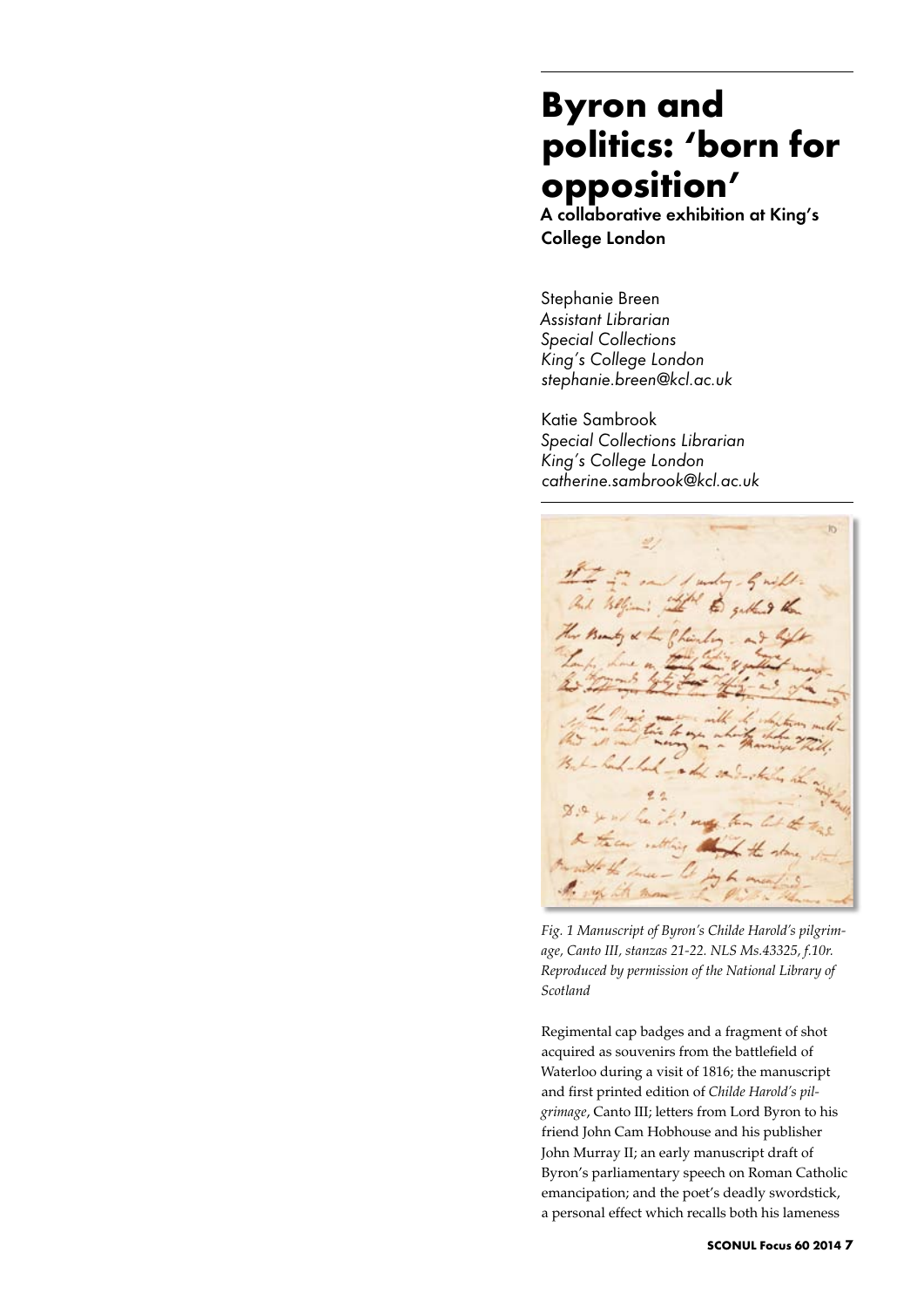and his role as a man of action in the cause of freedom – these are just some of the 53 items that went to form the library's summer exhibition at King's College London: *Byron and politics: 'born for opposition'*, which ran from 24 June to 25 September 2013.

Jointly mounted by the John Murray Archive of the National Library of Scotland and the Foyle Special Collections Library of King's College London, the exhibition brought together original literary and political manuscripts, private letters, printed editions and personal possessions of George Gordon Noel, Lord Byron (1788–1824), many of them never exhibited in public before. It was conceived to coincide with the 39th International Byron Conference, held at King's from 1 to 6 July 2013, and to reflect the theme of that conference in exploring the poet's involvement in politics in Britain, Italy and Greece and his fascination with the triumphs and failures of his fallen hero, Napoleon Bonaparte. A truly collaborative project, the exhibition was curated by staff from the National Library of Scotland (David McClay), the Foyle Special Collections Library (Stephanie Breen and Katie Sambrook) and the academic departments of English and Hellenic Studies at King's (Christine Kenyon Jones and Roderick Beaton, respectively). Exhibits came from the collections of both institutions, as well as from five different private collections. Two years of hard work went into the planning, installation and promotion of the exhibition, and in this article we outline some of the steps involved.

### **Planning content and case layout**

The exhibition was held in the Weston Room of the Maughan Library, King's College London, which contains nine exhibition cases running along its length. We considered the size and arrangement of our exhibition cases when developing content and layout ideas. At an early stage in our planning David McClay compiled a list of approximately fifty potential exhibits drawn from the John Murray Archive. We then drew on subject strengths from our own collections to propose material that would complement the National Library of Scotland selection and any private loans we had in mind. For example, our holdings at King's are rich in material on 19th-century Greece and the Greek War of Independence. We also looked for material with pictorial content to add colour and contrast.



*'Ruins of Hadrian's Temple, with a view of the southeast angle of the Acropolis and Parthenon.' In John Cam Hobhouse, A Journey through Albania, and other provinces of Turkey in Europe and Asia, to Constantinople, during the years 1809 and 1810. London: James Cawthorn, 1813. Vol. 1, plate facing page 322. King's College London, Foyle Special Collections Library: Rare Books Collection DR425 HOB*

We structured the exhibition thematically, setting aside the first case for an overall introduction and devoting two cases each to the following four themes: *Britannia: Parliament, party & the Prince; Napoleon: Emperor, expectation & exile; Italy: politics, patriotism & plays*; and *Greece: Hellenism & heroism*.

As our list of contents evolved and expanded, our next step was to determine how many items would physically fit into our nine exhibition cases and to narrow down the selection accordingly. Items from the John Murray Archive formed the majority of the exhibits and we faced the challenging task of working out the final content and layout without having seen the majority of exhibits. To aid this process the National Library of Scotland supplied dimensions for its items, noting volumes to be shown open. We created a template of an exhibition case and used blank sheets of paper to create mock-ups of the external loans, carefully cut to actual size. This enabled us to visualise the space available in each case and to move items between cases or suggest leaving items out. To maximise our use of space we decided to include only short captions in the cases and to supply longer descriptions in a published catalogue. Digital photographs of our mocked-up case layouts proved a useful reference tool when finalising our content selection and when installing the exhibition.

#### **Budgets and loans**

Like any other sizeable project, an exhibition is not put together for nothing, though some of the costs can be absorbed by a combination of good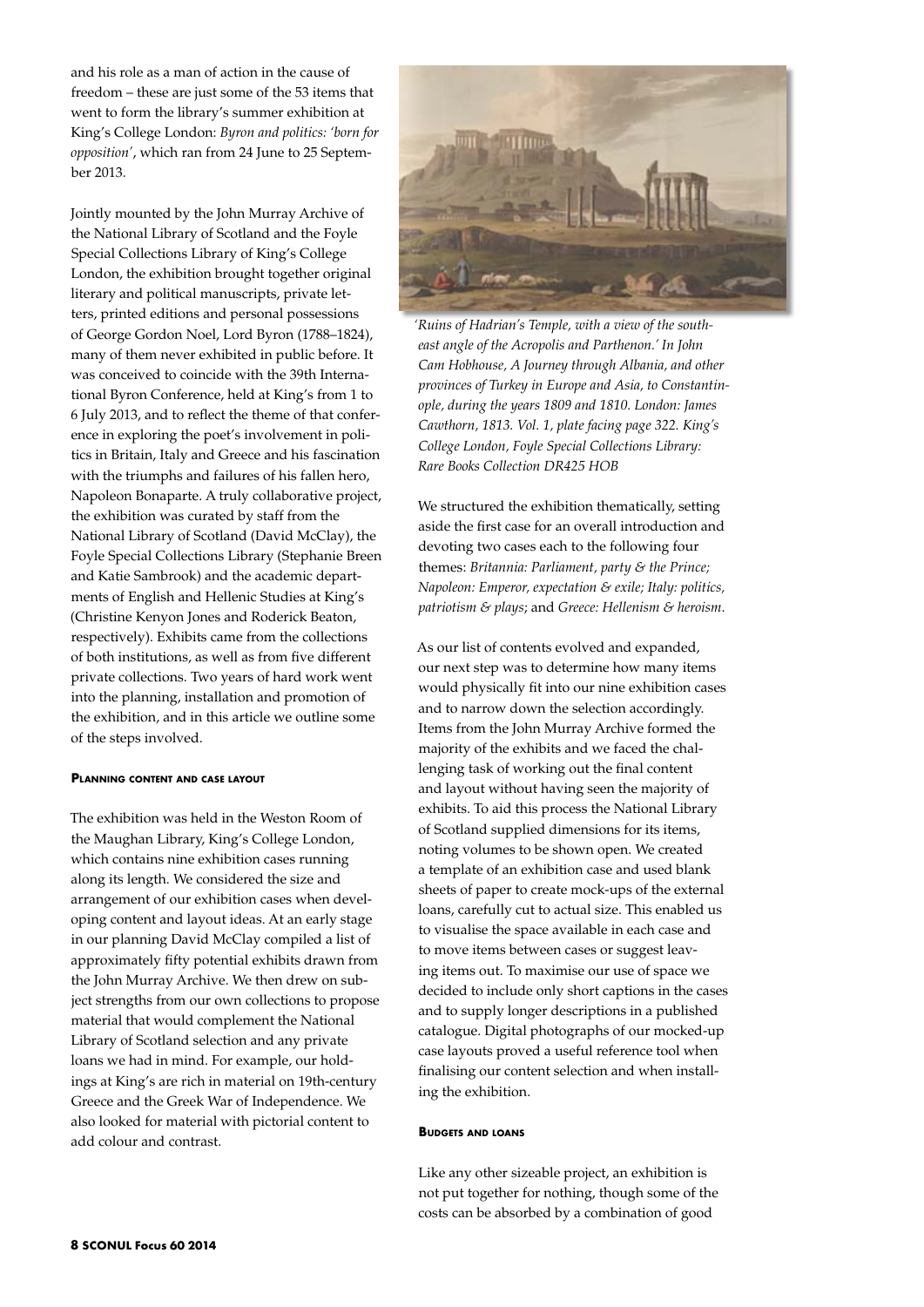will and external funding. At an early stage in our planning we listed all the likely areas of expenditure and set provisional costs against them. Our list contained the following elements:

- • conservation treatment to any items for which this was a necessary prerequisite to their display
- any modifications to the exhibition room that might be requested by lenders
- mounts and other supports for individual items
- printing and mounting of facsimiles (e.g. where we wished to show more than one opening from a bound volume)
- professional photography (required in the valuation of private loans)
- • valuation fees for private loans
- any additional insurance premiums required
- lenders' courier expenses (travel, accommodation and subsistence for both outward and return trips)
- • catalogue design and production costs
- promotional costs (posters and flyers; postage; catering and stewarding for launch event and other associated group visits and receptions)

While some of these areas did involve actual expenditure, others were handled in such a way as to minimise or avoid financial outlay; item selection was made so as to avoid any unduly fragile material and the valuer we approached to value the private loans generously waived his fees. We were also fortunate to secure financial support from a number of organisations and individuals, enabling us to fund the design and printing of the exhibition catalogue entirely by external grants and donations.1

As material from the National Library of Scotland's John Murray Archive formed the majority of the exhibits, it was essential to submit the formal loan request well in advance of the exhibition installation date. Many institutions will not consider loan requests submitted less than six months before an exhibition is due to go up, and we were able comfortably to meet this timescale, not least due to David McClay's prompt and skilful selection of items to be lent. A loan request is quite a bulky portfolio of documents to assemble, usually comprising the following:

• a list of items requested, with call numbers and preferred openings

- • details of the exhibition (title, running dates and brief summary of scope, purpose and intended audience)
- • exhibition facilities report, following the template devised by the UK Registrars Group2
- plans and photograph of the requesting library's building and exhibition room
- supplementary display case report, following the template devised by the UK Registrars Group3
- copy of the requesting library's disaster management plan
- confirmation of 'nail-to-nail' insurance cover for all loaned items for the duration of the loan, in accordance with their monetary value

In addition, some lenders may have their own particular requirements; private lenders, for example, may wish for complete anonymity even in the securing of valuations (hence the need to commission photographs of an item from which a valuer can work without viewing the original).

#### **Exhibition catalogue**

To accompany the exhibition we published a 40-page full-colour illustrated catalogue designed by Susen Vural Design.<sup>4</sup> We contacted the designers eight months before the exhibition opening date to request an estimate of design and proofing costs. At our first meeting we discussed general design matters including length, size, paper stock, column format, illustrations (full-page and double-page spreads) and layout. Following our meeting the designers presented some sample concepts and mapped out a schedule of key dates. This schedule included an agreed date to supply final text, high-resolution images and logos (with any usage guidelines) to the designers, dates for the supply and return of proofs and a deadline for sending the artwork to print. We used the King's print management system to request print quotations from a list of approved printers.

Over the course of the next two months we turned our attention to writing the catalogue text. To simplify our final editing process we devised some general style conventions for headings, quotes and citations and followed the King's house style. David McClay wrote a considerable amount of the catalogue text, describing the exhibits from the John Murray Archive, while other curators contributed text for the remaining exhibits. We found it helpful to factor in a generous amount of time for proof-reading the PDF proofs supplied by the designer and for checking the final printer's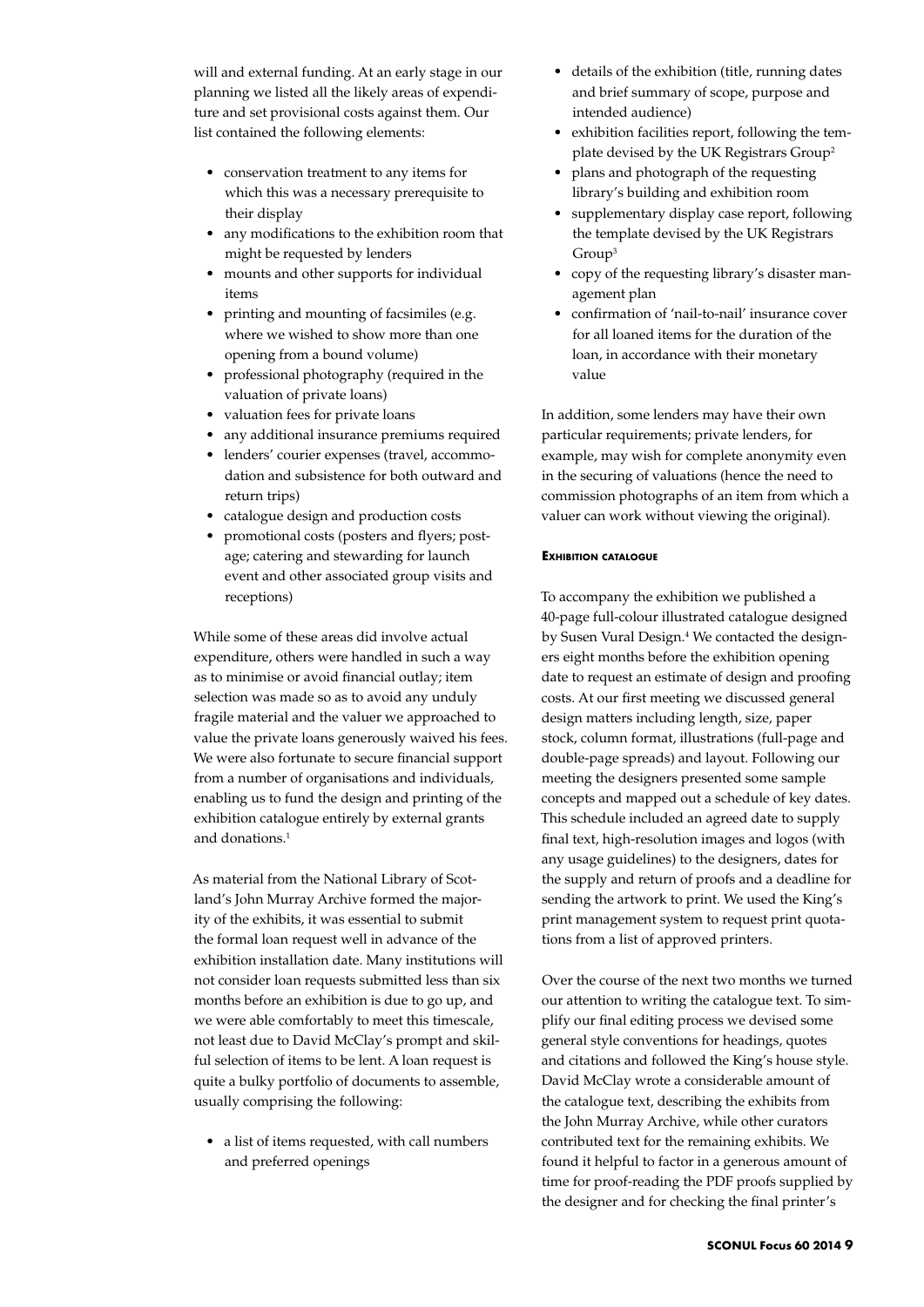proofs. We also found it effective for one curator to act as a single point of contact with the designers. The final printed catalogue was delivered on schedule, three weeks ahead of the exhibition opening.



*Front cover of the exhibition catalogue*

This was the first time we had published a catalogue to accompany a library exhibition and we found the experience rewarding. Visitors could refer to the catalogue while browsing the exhibition and take their copy home as a souvenir. We were also delighted to present copies of the catalogue to those who had lent their generous help and support in the preparation of the exhibition.

### **Installation**

The National Library of Scotland created supports and mounts for all the exhibits, which lent a uniform appearance to the display. Lecterns at 20o angles were created for single-sheet items and v-shaped cradles for volumes. Brief captions for the exhibits were designed, printed and mounted in-house at the Foyle Special Collections Library.

We divided installation activities over the course of two days. On the first day the National Library of Scotland transported exhibits to the Maughan Library. Exhibits were unwrapped and placed on mounts and positioned in the cases by National Library of Scotland conservator Gordon Yeoman

alongside the King's material. Loan and condition reports were agreed and signed.

We scheduled the arrival of private loans during the course of the morning of the second day, staggering their arrival to allow time to place the items in the cases and to sign loan and condition reports. Lux levels, temperature and humidity levels were checked by Gordon Yeoman and temperature and humidity monitors were placed discreetly in select cases for the duration of the exhibition.



*Fig. 4 The first display case of the exhibition*

#### **Promoting the exhibition**

Once the exhibition was installed the focus of our energies naturally shifted to its effective promotion. A formal opening by the present Lord Byron on the first day of the 2013 International Byron Conference whetted the appetites of the 120 or so conference delegates and furnished our press office with the ingredients of a compelling story for a press release. At the same time we in the library made sure that posters and flyers were circulated to libraries, museums and other cultural venues across the UK and that web pages, professional and scholarly email lists and Twitter feeds were supplied with text and images publicising the exhibition. Visits for summer school students and private views for those who had supported the exhibition were organised, but the vast majority of exhibition visitors were individuals, including over 1,000 who thronged to the building on Open House London weekend (21–22 September 2013), when many of London's historic buildings, including our library, open their doors to the public. We do not charge for access to our exhibitions but we do operate a simple selfservice ticketing procedure, which enables us to gain valuable data about our exhibition visitors and the effectiveness of different means of publicity. All visitors complete a paper ticket with their